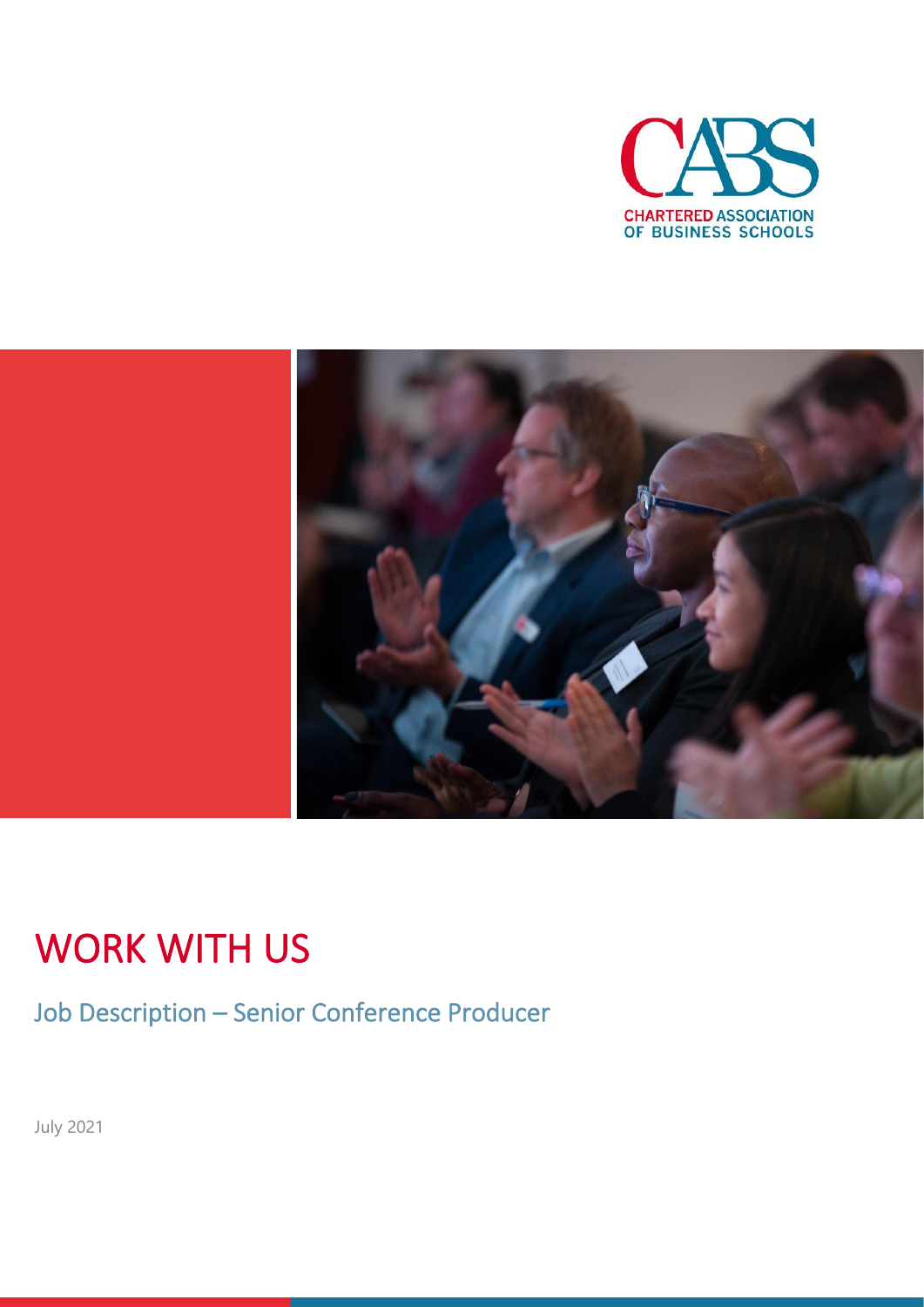# **JOB DESCRIPTION: SENIOR CONFERENCE PRODUCER**

| Location:       | Chartered ABS offices, 40 Queen Street, London EC4R 1DD<br>Flexible working arrangements available |
|-----------------|----------------------------------------------------------------------------------------------------|
| Salary:         | Up to £40,000 plus generous annual leave and pension                                               |
| Responsible to: | <b>Head of Conferences</b>                                                                         |
| Duration:       | Full time, permanent                                                                               |

Please send your CV and a covering letter to Oliver Low[e oliver.lowe@charteredabs.org.](mailto:oliver.lowe@charteredabs.org) In your cover letter explain how your skills and experience meet the criteria for this role, and what motivates you to apply. Please also include your current salary and notice period.

#### **Deadline for applications: 23:59, Wednesday 27 July**

#### **Purpose of the post**

We are looking for an outstanding Senior Conference Producer to join our friendly team. The postholder will be responsible for researching and developing the programmes for our four major annual conferences and helping to grow our portfolio of other events. You will be responsible for producing intellectually stimulating programmes that are commercially viable. This will include market research with our members and committees, producing programmes, speaker invitations & management, event management, managing budgets. You will work closely with your colleagues in the marketing team and with the events coordinator.

As well as leading on Chartered ABS conferences you will have the opportunity to get involved in developing event for our other two brands: [Small Business Charter,](https://smallbusinesscharter.org/events/for-business-schools/) and [Certified Management & Business Educator](https://charteredabs.org/cmbe-events/) (CMBE). You will have the opportunity to explore new event formats and to help the Chartered ABS deliver events ranging from fully face-to-face, through to hybrid, blended, and fully online.

#### **About you**

The candidate will have great skills in research, writing, liaising with senior-level individuals, and will have a commercial and entrepreneurial flair. We are looking for individuals with experience in researching and developing content for conference programmes or other learning & development and CPD activities.

#### **About us**

We represent the UK's university business schools and support them to deliver world class teaching and impactful research. We do this through lobbying, professional development, and research. Our team have won numerous awards for our events and other services.

## **Applicants must have the right to work in the UK**.

**Principal job functions & main tasks**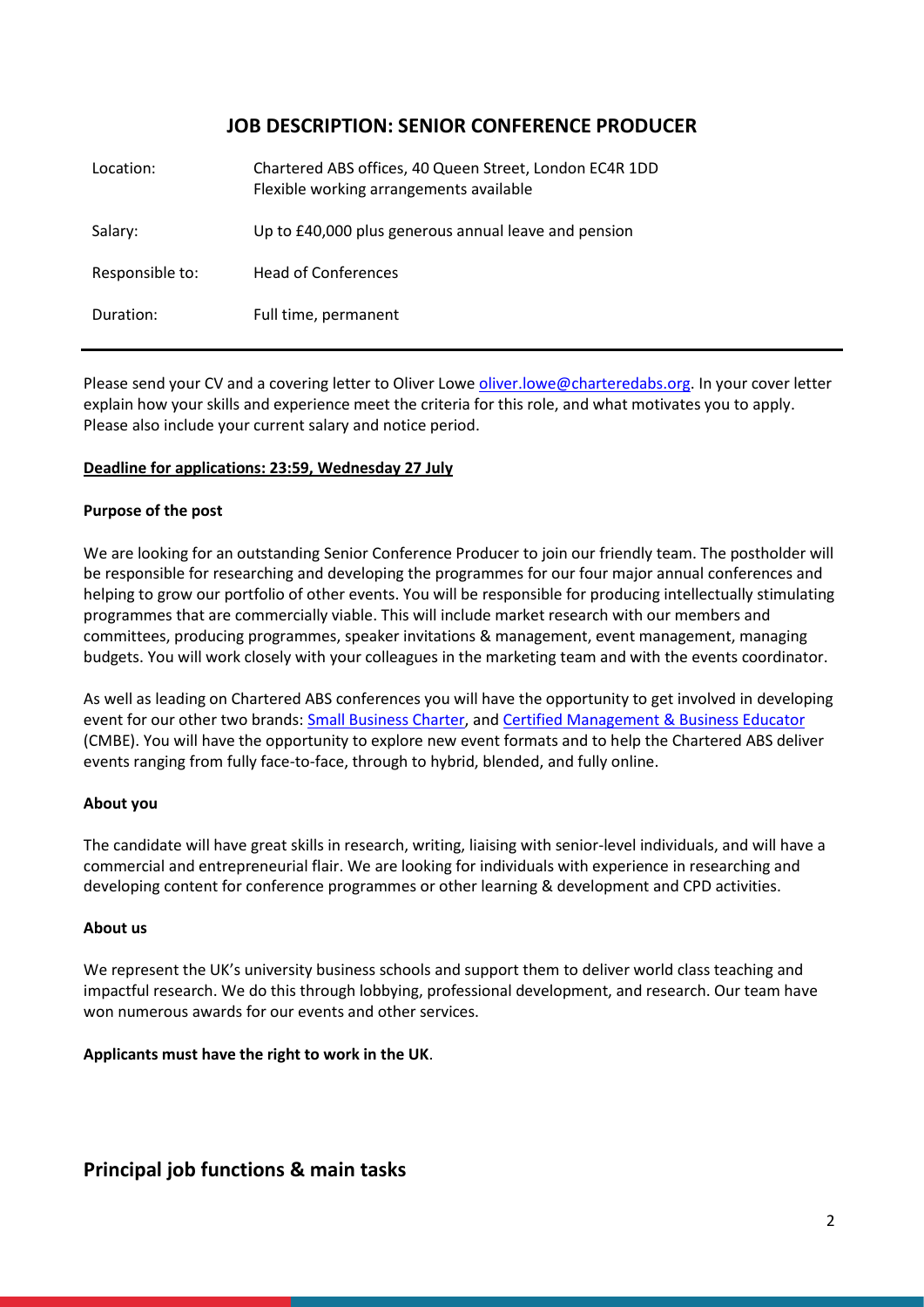# **1. Produce the Chartered ABS's four annual conferences. This includes:**

- a. Research and develop programme content that meets the needs of our members and are attractive to external stakeholders and sponsors.
- a. Gather market insights and build member buy-in through consulting with committees, working groups, and special interest groups
- b. Drive production schedules and work with colleagues to ensure that production timelines dovetail with logistics and marketing project plans.
- c. Produce marketable written copy to a high standard for programme content and programme materials
- d. Work with the marketing team to plan and deliver marketing activity
- e. Speaker liaison in the lead-up to and on the day of the event Ensure speakers are briefed on the required content of their presentation
- f. Work with the event coordinator and the wider team to help source venues, manage delegates, and deliver the event logistics before, during and after the event.

## **2. Help develop new workshops, seminars and symposia; and improve existing events**

- a. Work with the Head of Conferences to review and develop the annual programme of events in line with the strategic objectives and to budget
- b. Lead market research and needs-assessment initiatives to support development of new events and to refresh repeat annual events
- c. Develop a rich understanding of higher education policy, the business school sector, issues, challenges and trends, as well as knowledge of the key players, influencers, thought leaders, and respected practitioners in the sector
- d. Monitor developments and trends within market for relevant events and training

This job description sets out current duties of the post that may vary from time to time without changing the general character of the post or the level of responsibility entailed.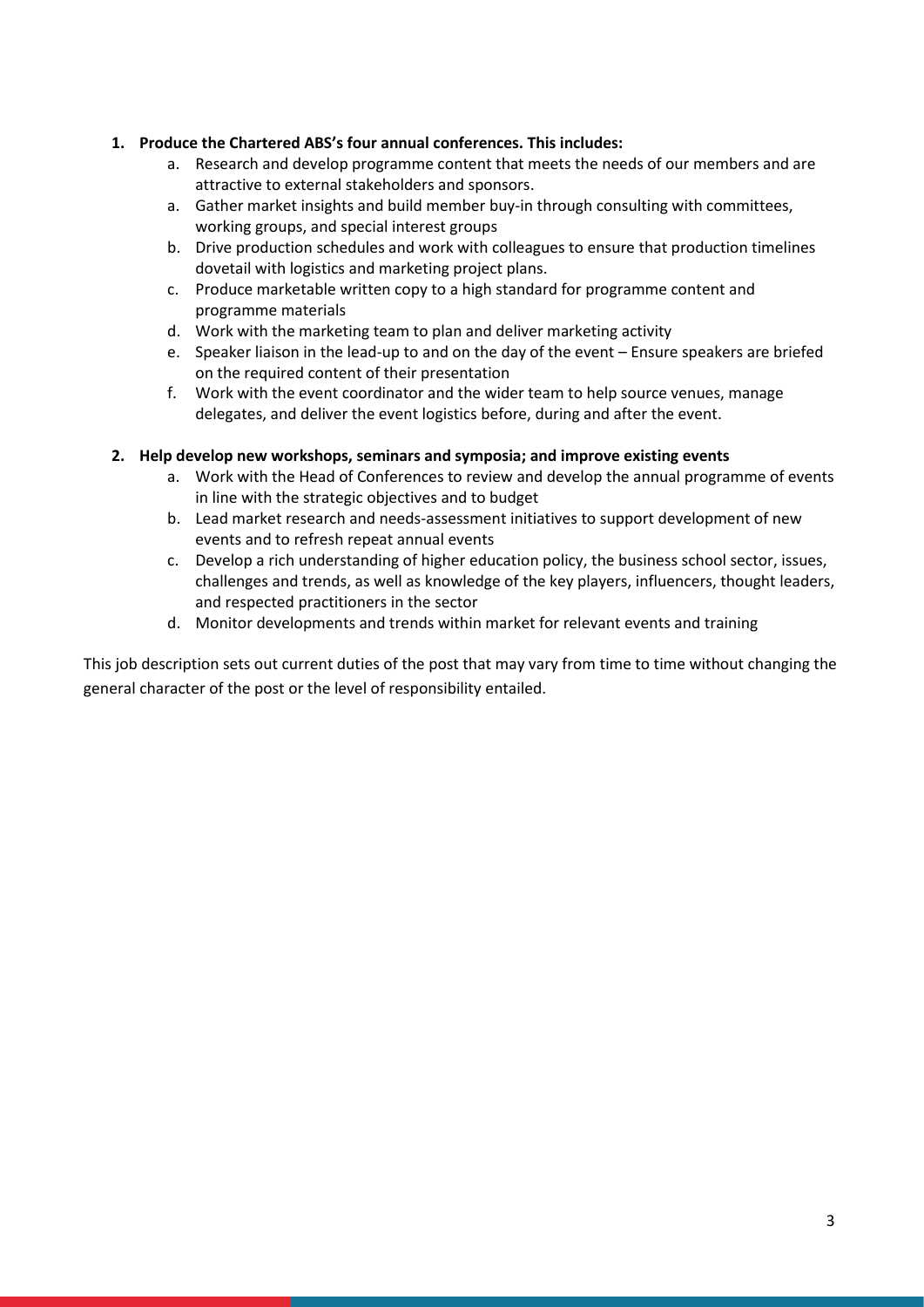# **Person Specification**

Candidates must be able to demonstrate that they meet the 'essential' criteria.

| <b>Knowledge and experience</b>                                             | <b>Essential / desirable</b> |
|-----------------------------------------------------------------------------|------------------------------|
| Minimum 2 years' experience in managing, researching, writing and           | Essential                    |
| producing conferences, event programmes, training courses, or other         |                              |
| professional development programmes.                                        |                              |
| Experience of delivering events for a membership body, trade association or | <b>Desirable</b>             |
| higher education institution                                                |                              |
| Experience of managing multiple events and production schedules             | Essential                    |
| simultaneously                                                              |                              |
| Experience in writing marketable event programmes and working with          | Essential                    |
| marketing teams                                                             |                              |
| Background of successfully meeting event revenue targets                    | Desirable                    |
| Experience in event logistics and operations                                | Desirable                    |
| Experience in producing written CPD content and materials                   | Desirable                    |
| Experience of producing and delivering online events                        | Essential                    |
| <b>Experience of managing budgets</b>                                       | <b>Desirable</b>             |
| Experience using website CMS and marketing platforms to send emails         | Desirable                    |
| campaigns                                                                   |                              |
| Knowledge of higher education policy and the business school sector         | Desirable                    |
| Experience of using CRM systems and databases (ideally Salesforce)          | Desirable                    |